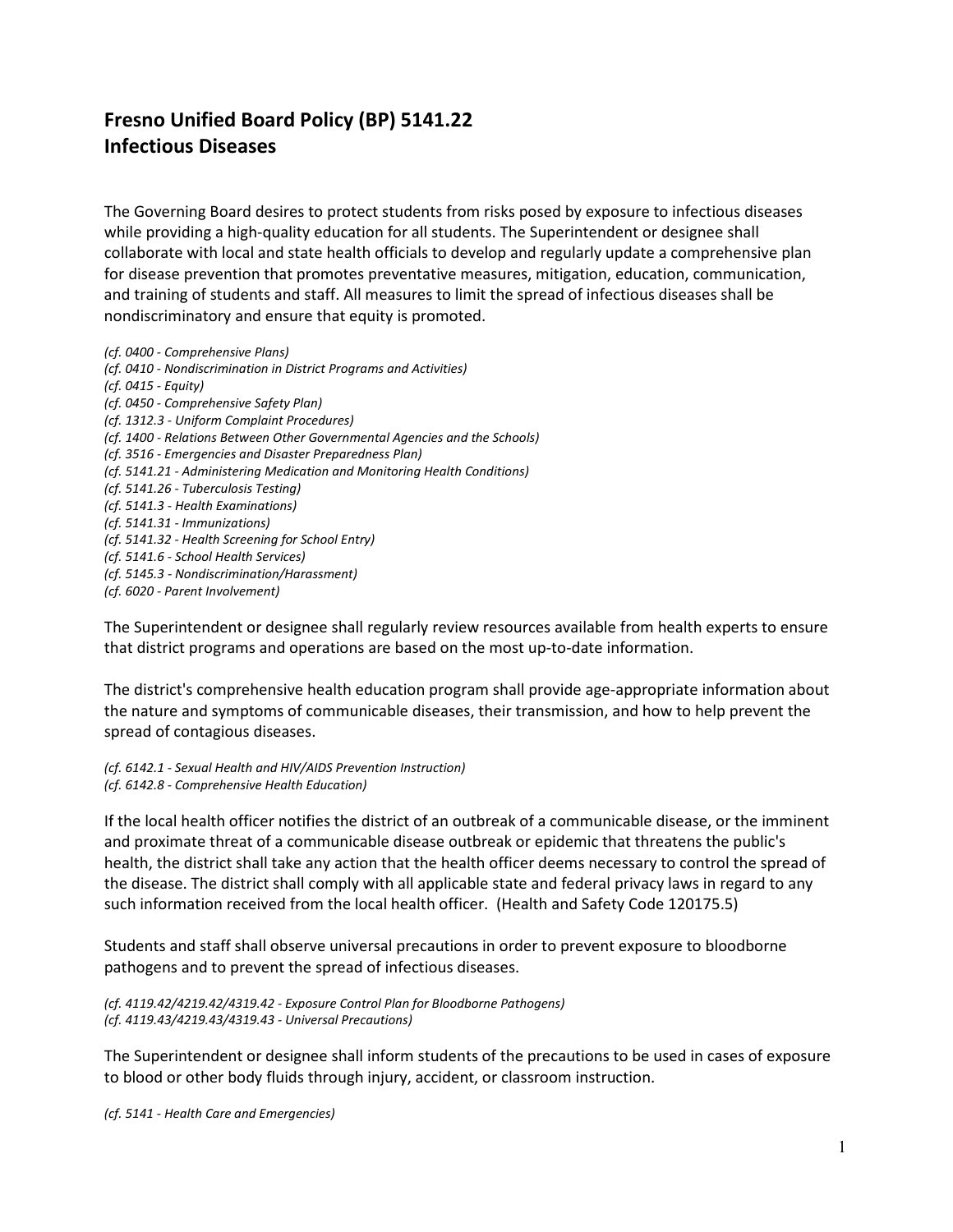*(cf. 6145.2 - Athletic Competition)*

## Students with Infectious Disease

The Superintendent or designee shall exclude students only in accordance with law, Board policy, and administrative regulation. Because bloodborne pathogens such as hepatitis B virus, hepatitis C virus, and human immunodeficiency virus (HIV) are not casually transmitted, the presence of infectious conditions of this type is not, by itself, sufficient reason to exclude students from attending school.

*(cf. 5112.2 - Exclusions from Attendance) (cf. 6164.6 - Identification and Education Under Section 504)*

Parents/guardians are encouraged to inform the Superintendent or designee if their child has an infectious disease so that school staff may work cooperatively with the student's parents/guardians to minimize the child's exposure to other diseases in the school setting. If necessary, the Superintendent or designee shall inform the local health official of any potential outbreak. The Superintendent or designee shall ensure that student confidentiality and privacy rights are strictly observed in accordance with law.

*(cf. 4119.23/4219.23/4319.23 - Unauthorized Release of Confidential/Privileged Information) (cf. 5022 - Student and Family Privacy Rights) (cf. 5125 - Student Records)*

*Fresno Unified School District prohibits discrimination, harassment, intimidation, and bullying based on actual or perceived race, color, ethnicity, national origin, immigration status, ancestry, age, creed, religion, political affiliation, gender, gender identity, gender expression, genetic information, mental or physical disability, sex, sexual orientation, marital status, pregnancy or parental status, medical information, military veteran status, or association with a person or a group with one or more of these actual or perceived characteristics or any other basis protected by law or regulation, in its educational program(s) or employment.*

Legal Reference: EDUCATION CODE [48210-](http://www.fresnounified.org/board/policies/Policies/fusd/displaypolicy/132094/5.htm)48214 Persons excluded 49060-49069.7 Student records [49073](http://www.fresnounified.org/board/policies/Policies/fusd/displaypolicy/132291/5.htm)[-49075](http://www.fresnounified.org/board/policies/Policies/fusd/displaypolicy/132294/5.htm) Privacy of pupil records [49403 C](http://www.fresnounified.org/board/policies/Policies/fusd/displaypolicy/132346/5.htm)ooperation in control of communicable disease and immunization of pupils [49405 S](http://www.fresnounified.org/board/policies/Policies/fusd/displaypolicy/132347/5.htm)mallpox control [49406 E](http://www.fresnounified.org/board/policies/Policies/fusd/displaypolicy/132348/5.htm)xamination for tuberculosis (employees) [49408 S](http://www.fresnounified.org/board/policies/Policies/fusd/displaypolicy/132350/5.htm)tudent emergency information [49602 C](http://www.fresnounified.org/board/policies/Policies/fusd/displaypolicy/132424/5.htm)ounseling and Confidentiality of student information 51202 Instruction in personal and public health and safety CIVIL CODE [56-](http://www.fresnounified.org/board/policies/Policies/fusd/displaypolicy/122381/5.htm)[56.37 C](http://www.fresnounified.org/board/policies/Policies/fusd/displaypolicy/122405/5.htm)onfidentiality of Medical Information Act [1798](http://www.fresnounified.org/board/policies/Policies/fusd/displaypolicy/369607/5.htm)[-1798.76 In](http://www.fresnounified.org/board/policies/Policies/fusd/displaypolicy/369668/5.htm)formation Practices Act HEALTH AND SAFETY CODE 120175.5 Local health officers and communicable diseases [120230 E](http://www.fresnounified.org/board/policies/Policies/fusd/displaypolicy/149785/5.htm)xclusion for communicable disease [120325-](http://www.fresnounified.org/board/policies/Policies/fusd/displaypolicy/149796/5.htm)[120380 Im](http://www.fresnounified.org/board/policies/Policies/fusd/displaypolicy/150062/5.htm)munization against communicable diseases [120875-](http://www.fresnounified.org/board/policies/Policies/fusd/displaypolicy/149806/5.htm)[120895](http://www.fresnounified.org/board/policies/Policies/fusd/displaypolicy/149810/5.htm) AIDS information [120975-](http://www.fresnounified.org/board/policies/Policies/fusd/displaypolicy/149572/5.htm) 121023 Mandated blood testing and confidentiality to protect public health [121475-](http://www.fresnounified.org/board/policies/Policies/fusd/displaypolicy/149605/5.htm)[121520](http://www.fresnounified.org/board/policies/Policies/fusd/displaypolicy/149614/5.htm) Tuberculosis tests for students CALIFORNIA CONSTITUTION Article 1, Section 1 Right to Privacy CALIFORNIA CODE OF REGULATIONS, TITLE 8 [5193](http://www.fresnounified.org/board/policies/Policies/fusd/displaypolicy/368009/5.htm) Bloodborne pathogen standard CODE OF REGULATIONS, TITLE 17 2500-2511 Communicable disease reporting requirements UNITED STATES CODE, TITLE 20